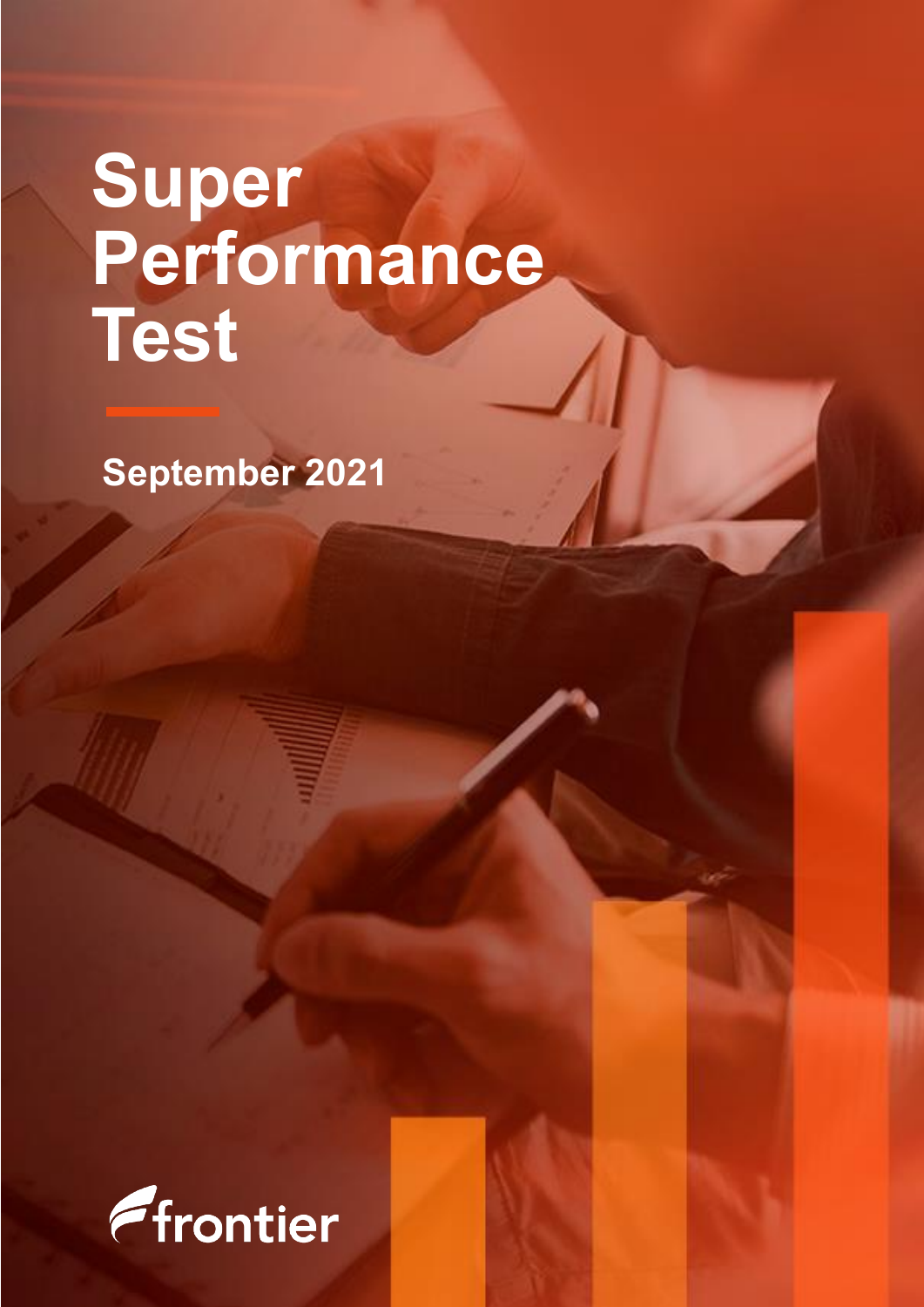

# **Super performance test**

September 2021

### **Ridding the industry of underperformers**

Past performance is not a reliable indicator of future performance. Unless it relates to superannuation funds it seems. The release of the Your Future, Your Super (YFYS) performance test results shines a bright light on underperformance.

MySuper funds, which account for \$900 billion in assets, around a third of all superannuation savings, are the default options for employees who don't select their own fund. Greater transparency and increased member engagement will benefit both members and the industry. The long-term returns these funds achieve will determine how comfortable members will be in retirement.

Funds which are persistently underperforming, particularly those that charge high fees, have no place in a compulsory industry. Frontier supports increased scrutiny for the benefit of improving all member outcomes.

However, predicting future performance from past performance is difficult, even for professionals. ASIC reviewed over 100 academic papers from the last 40 years and concluded:

#### *"Good past performance seems to be, at best, a weak and unreliable predictor of future good performance over the medium to long term."* 1

In addition, ASIC concluded performance comparisons can be quite misleading if not done properly. Importantly, returns are only meaningful if adjusted for risk/volatility or comparing "like with like".

#### **Member outcomes**

Maximising net returns (after fees and taxes) over the long term is the most important way in which the superannuation system contributes to adequate and sustainable retirement incomes.

Understanding the risks associated with investment is important for assessing the relative investment performance of funds and products, both retrospectively and into the future.

However, the YFYS annual performance test neither measures the return members achieve, nor adequately measures the risks a fund took in achieving the returns. The performance test compares each fund's returns over the last seven years with its strategic asset allocation.

The performance test only assesses a small part of member outcomes:

<sup>1</sup> ASIC – Regulatory Guide 53 – The use of past performance in promotional material (July 2003)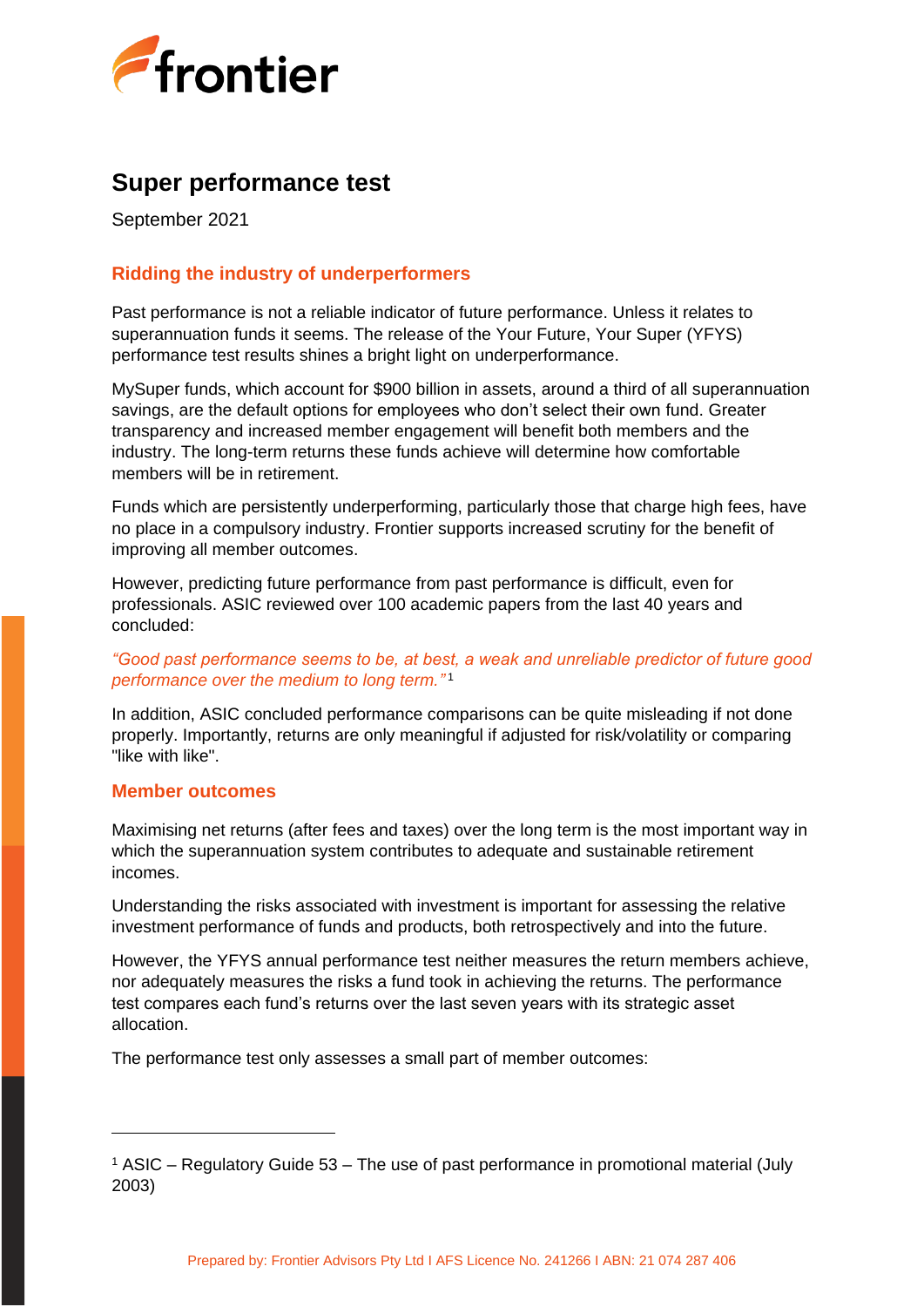- The test assesses how well a fund has implemented its chosen strategy, not whether it is a good strategy.
- It ignores actual returns and the CPI+ objectives of funds that reflect long term member outcomes.
- It does not incorporate most risk adjusted improvements from more diversified exposures.
- It is not a peer relative assessment of underperformance (unlike the YourSuper comparison website and some heatmap measures).

The test also assumes a common approach to establishing portfolios - namely a traditional approach of setting a strategic asset allocation and implementation around a goal to outperform the strategy. In practice portfolios are built in a variety of ways. In the current challenging market environment, a total portfolio approach that considers these two elements together may well provide better outcomes to members over the long term. Unfortunately, such an approach could see a fund fail the YFYS performance test and so may now be less likely to be adopted by funds.

A fund with an investment strategy which will deliver poor long-term member outcomes, but is well implemented, will be judged better than a fund with a good long-term investment strategy but its implementation has been poor in the short term.

The chart below compares the actual performance for each fund with its performance test result. The chart also shows the asset size of each fund.



Funds with a lifecycle approach have more than one fail or pass point plotted and are counted at the total asset level.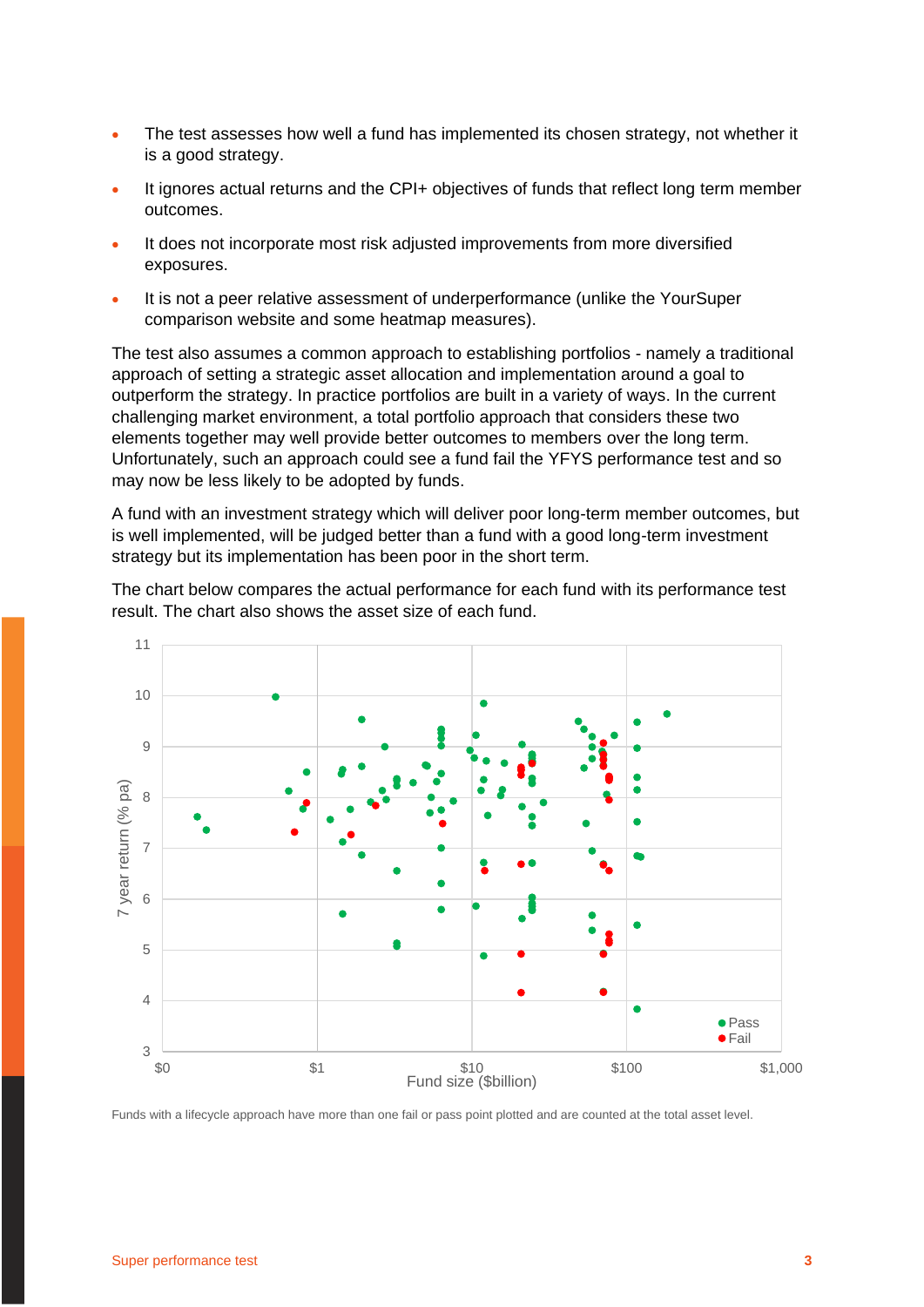The chart highlights it is not just poor performing funds which have failed the test. In part, this reflects lifecycle funds, where the overall fund can fail the test despite some of the underlying options producing good returns.

Observing that some funds which have returned highly for their members have failed the test, while other lower returning funds have passed the test is intuitively hard to reconcile and could lead to consumer confusion and disengagement – the opposite of the desired outcome.

In addition, while a number of small funds failed the test, size isn't a key indicator of the test result. Large funds also failed, showing increased scale isn't the panacea to good member outcomes.

Indeed, the distribution of 'failed funds' appears to be quite random when viewed by return and size – two factors many would assume to be indicators of success.

#### **Persistent performers**

The Government and the regulator continue to reference addressing 'persistent underperformance'. This reflects that superannuation is a long-term investment and that even good funds will suffer from periods of underperformance.

The performance test measures funds returns over seven years (eight next year), reflecting the period since the introduction of MySuper. However, the test doesn't differentiate between funds which have had one or two years of poor recent performance from those funds which have persistently underperformed in each, or even most, of those years.

The chart below examines the number of years each fund has outperformed the relevant Super Ratings median fund in each of the last seven years.



Funds with a lifecycle approach have more than one fail or pass point plotted and are counted at the total asset level.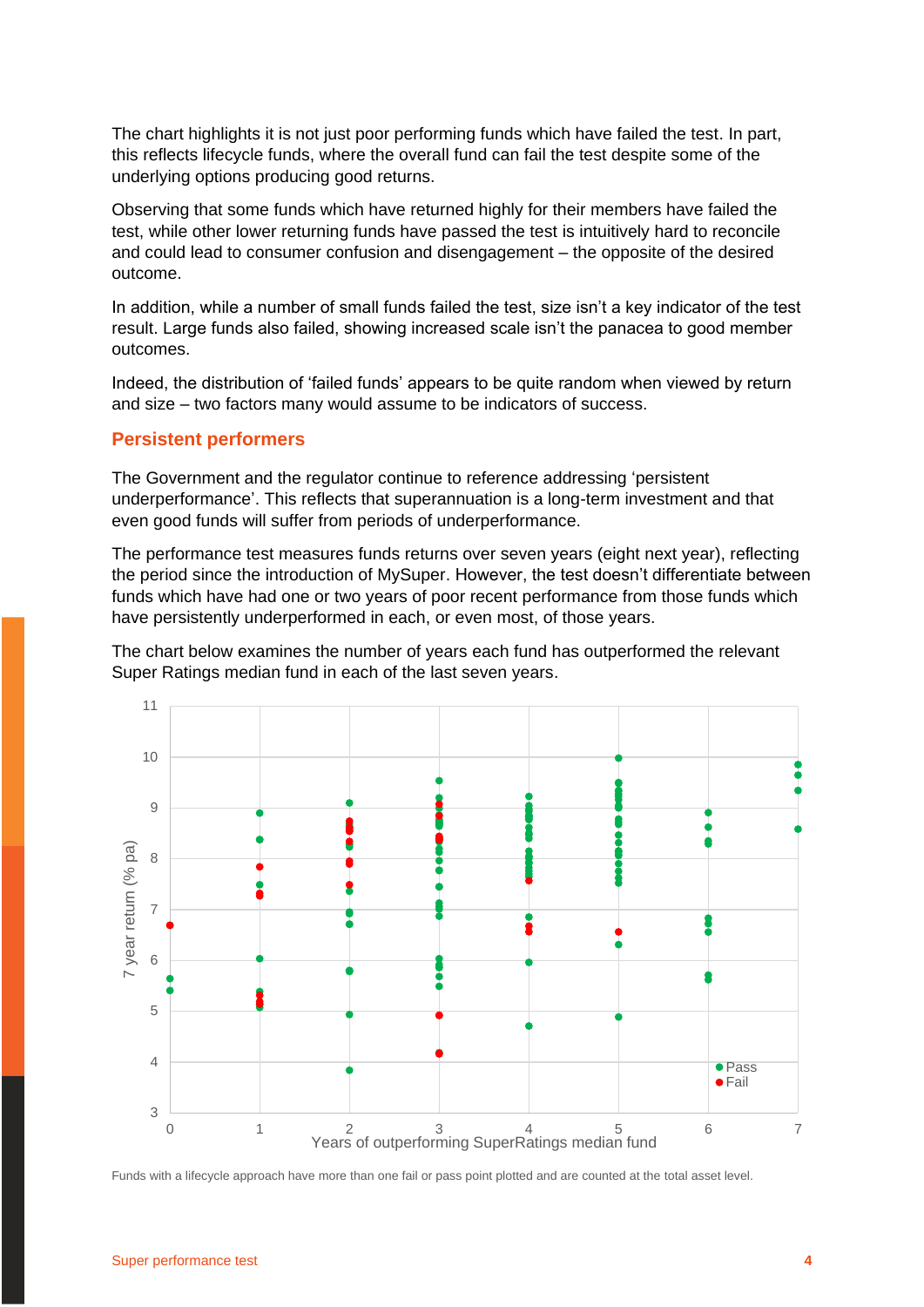Funds which have outperformed the median fund in only one or two years in the past seven, and so underperformed in the rest, could be considered 'persistent' underperformers. However, the majority of these funds have not failed the performance test. Indeed, there are some funds which have never outperformed the median in any single year but have still passed the performance test.

The test does not allow much leeway for funds who have made improvements to their approach and performance in recent years and therefore are on a good trajectory to become a higher performing fund in the near future. Such a transition would generally take longer than the one year allowed post the initial test failure notification.

#### **Adjusting for risk**

When comparing funds on performance, it is important to make sure you are comparing 'like with like'. Super funds offer a range of different super products. These products have different levels of risk and thus different levels of expected reward.

A high-growth product would be expected to return more over the long run but might experience higher highs and lower lows in the short term than a balanced product. In turn, a balanced product would be expected to return more in the long term, but with increased volatility in the short term than a conservative or cash-based product.

The chart below plots the performance of each MySuper fund over the last seven years against the level of risk (measured by the volatility of return). As expected, funds which have a higher return have typically also had higher risk.



Funds with a lifecycle approach have more than one fail or pass point plotted and are counted at the total asset level.

.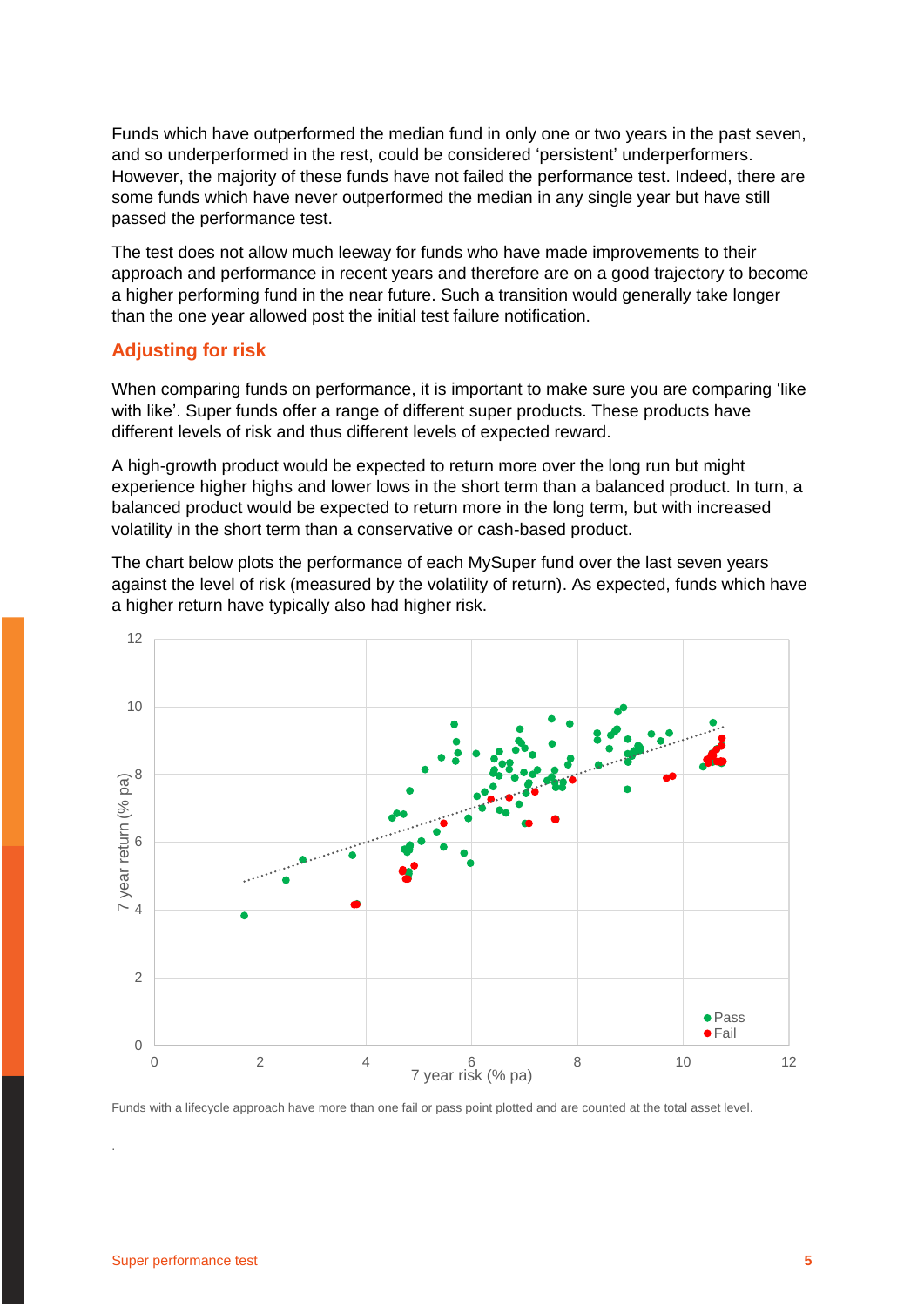Several funds that have failed the test are very close to the trend line of the overall population. This highlights the binary nature of a pass or fail and means there are several funds passing 'close to the line', while others have missed out by very thin margins.

Additionally, a number of funds with higher risk strategies have failed the seven year test. Many of these represent very long term 'lifecycle fund' stages developed purposefully for their youngest members.

#### **Engaged members**

Great member engagement is beneficial to the superannuation system if it leads to better decision making. However, attempts at better engagement which only lead to member confusion or poor decision making should be avoided.

Funds who 'fail the test' will be required to send their members a letter informing them of this result and setting out, in standard terms, a range of information for members to consider. What should a member do if they receive a 'fail' notification from their fund?

- 1. Visit the [YourSuper comparison](https://www.ato.gov.au/YourSuper-Comparison-Tool/) tool and compare your fund's performance and fees with other funds. Be more concerned if your fund has poor performance compared to other similar funds.
- 2. Use the 'compare' functionality of the comparison tool to investigate the performance of your fund over three and five years as well.
- 3. Do your homework on your fund's performance check out the fund's website, read the annual report and attend the annual member meeting.
- 4. Understand the other services offered by your fund, especially the insurance coverage. Switching funds can have a significant impact on your insurance benefits.
- 5. If you are thinking of switching to another fund with better performance, make sure you understand its risk level. If it's a higher risk fund, are you comfortable with the possibility of more volatile returns?